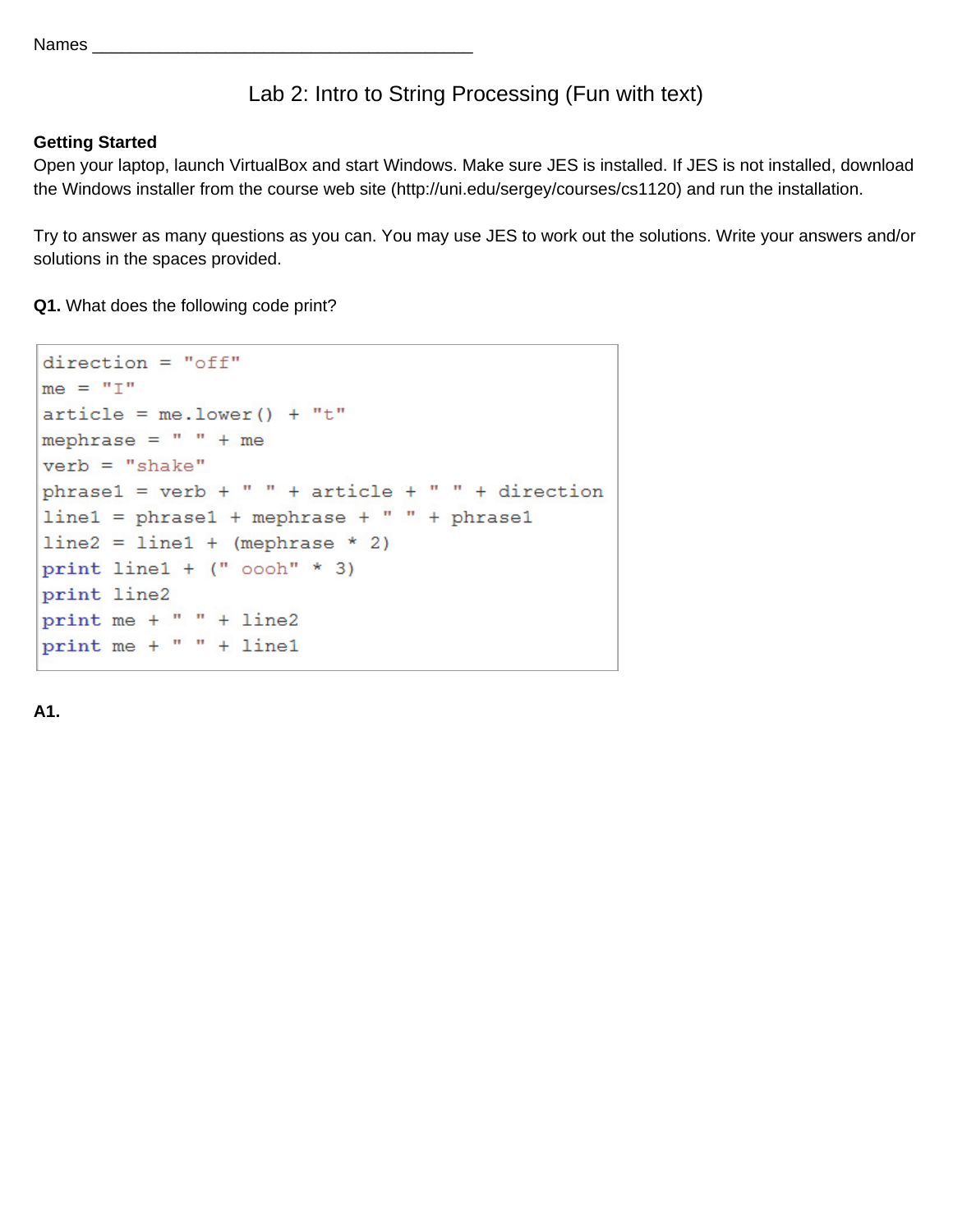Q2. Two of these "double" programs produce the following output: >>>double\_("apple") aappppllee

Which one **doesn't**? A2.

```
def double1(string):
 target = ""for i in string:
   target = target + i + iprint target
def double2(string):
 target = ""for ch in string:
   target = target + (2 * ch)print target
def double3(string):
 target = ""for char in string:
  target = char + char + targetprint target
```
Q3. Only one of these programs prints more than one exclamation point. Which one is it?

 $A3.$ 

```
def exclaim1(somestring):
 target = "!"
 for char in somestring:
   target = target + charprint target
def exclaim2 (somestring) :
 target = "!"for char in somestring:
   target = char + targetprint target
def exclaim3 (somestring) :
 target = ""for char in somestring:
   target = target + char + "!"
 print target
```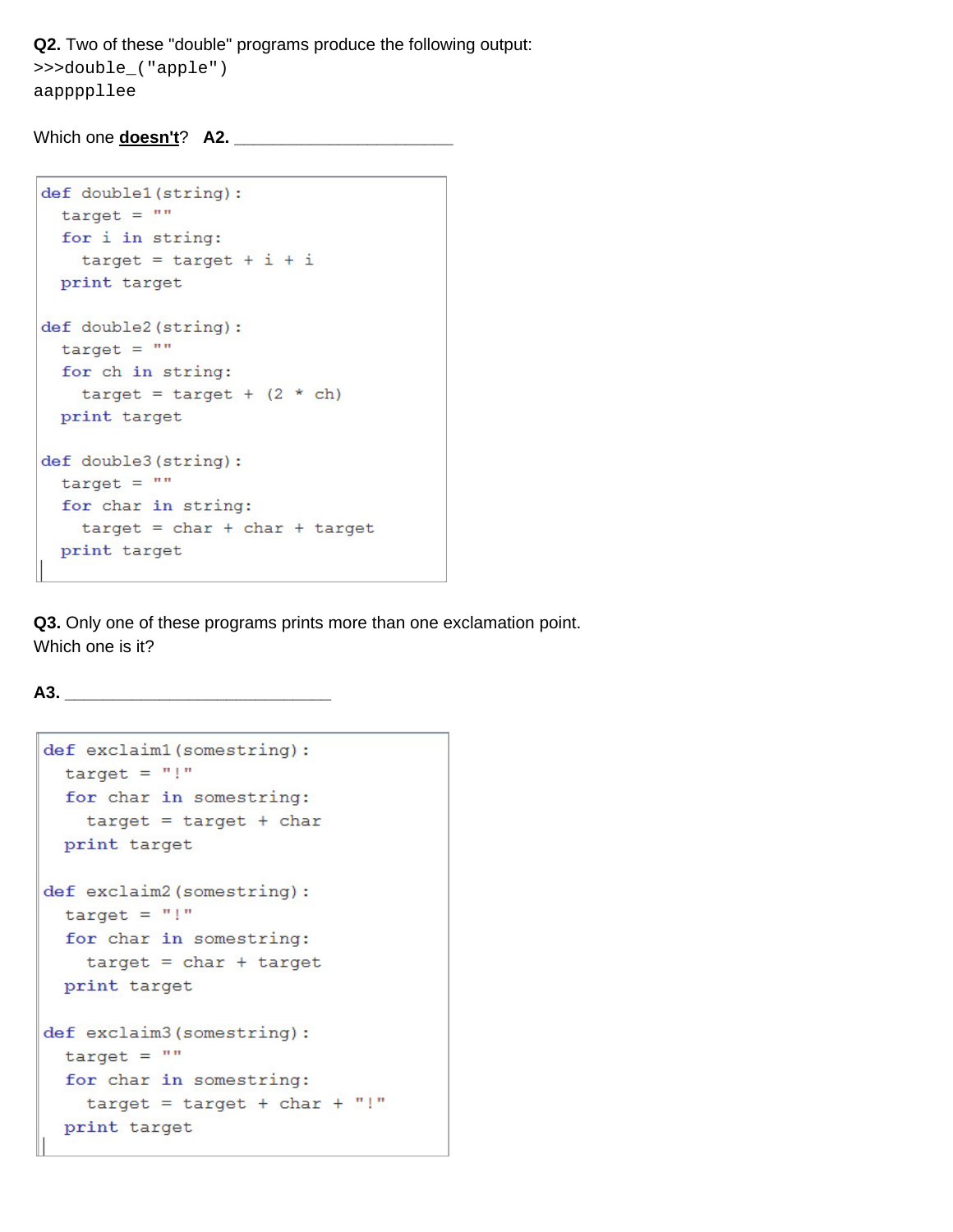**Q4.** The following function prints a pyramid:

```
def pyramid(char):
  space = " "print 4 * space, char
  print 3 * space, 3 * char
  print 2 * space, 5 * char
  print space, 7 * char
>>> pyramid('x')
     \mathbf{x}XXX
   XXXXX
  XXXXXXX
```
Write your own function that prints an inverted version of the same pyramid.

**A4.**

**Q5.** You are running a bingo game where you want to tweet the winner of each round of the game. You want to announce the name of who won, and how much they won in dollars. Make a function that takes a name and an amount as arguments, and then announces the win. For now, just print the statement that you will want to tweet later. (Hint: Remember that you are taking a number as input, which has to be converted to a string to concatenate it.)

**A5.**